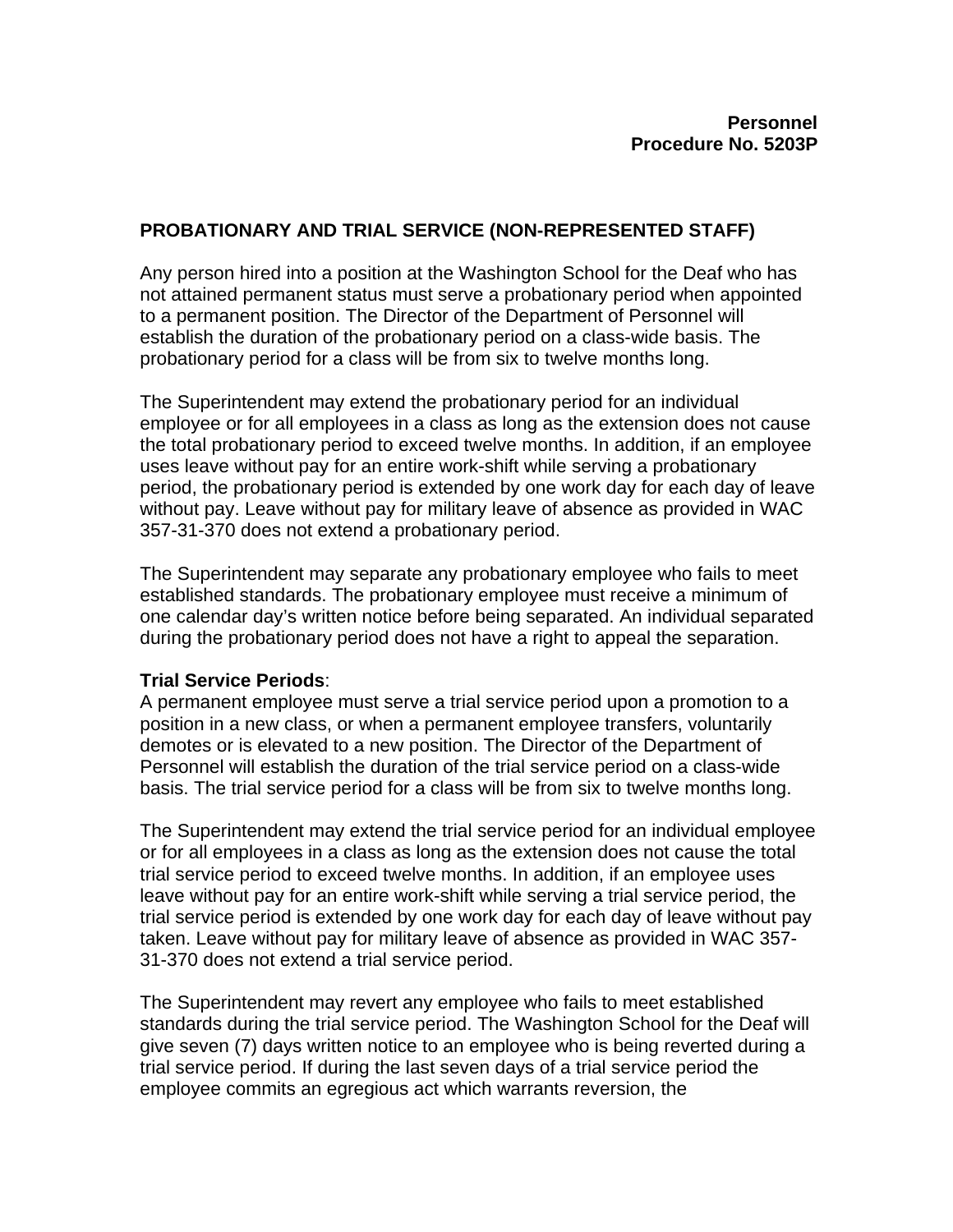Superintendent may immediately revert the employee without seven (7) calendar days notice.

Within thirty (30) calendar days from the date of appointment, an employee has the right to voluntarily revert during a trial service period by providing seven (7) calendar days written notice to the Superintendent and a copy to the Human Resources representative. After thirty (30) calendar days from the date of appointment, an employee may voluntarily revert only at the discretion of the Superintendent.

Upon voluntary reversion, the employee has the rights provided by WAC 357-19- 115 through 357-19-117 with the current employer. At the discretion of the former employer, employees may voluntarily revert to the former employer and have the rights provided by WAC 357-19-115 and 357-19-117 with the former employer.

An employee who does not satisfactorily complete the trial service period has reversion rights with the Washington School for the Deaf. An employee has the right to revert to a position, if available, in accordance with the following:

- For employees reverting from trial service following a promotion or transfer, the Washington School for the Deaf will revert the employee to a vacant position, or to a position filled by a non-permanent appointee, for which the employee satisfies the competencies and other position requirements and which is:
	- Allocated to the class the employee last held permanent status in; or
	- If no such positions are available, allocated to a class which has the same or lower salary range maximum
- For employees reverting from trial service following a voluntary demotion, the Washington School for the Deaf will revert the employee to a vacant position, or a position filled by a nonpermanent appointee, for which the reverted employee satisfies the competencies and other position requirements and which is allocated to a class which has the same or lower salary range maximum as the class from which the employee is reverting.

If the reverted employee is not returned to a permanent position in the class in which the employee last held permanent status, the employee is eligible to be placed on the Washington School for the Deaf internal layoff list upon written request to the Human Resources representative. Employees may also apply for placement on the General Government statewide transition pool. Employees who are reverted do not have the right to appeal the reversion.

The Washington School for the Deaf expects each manager and supervisor to accept the responsibility of ensuring that each person appointed to a new position